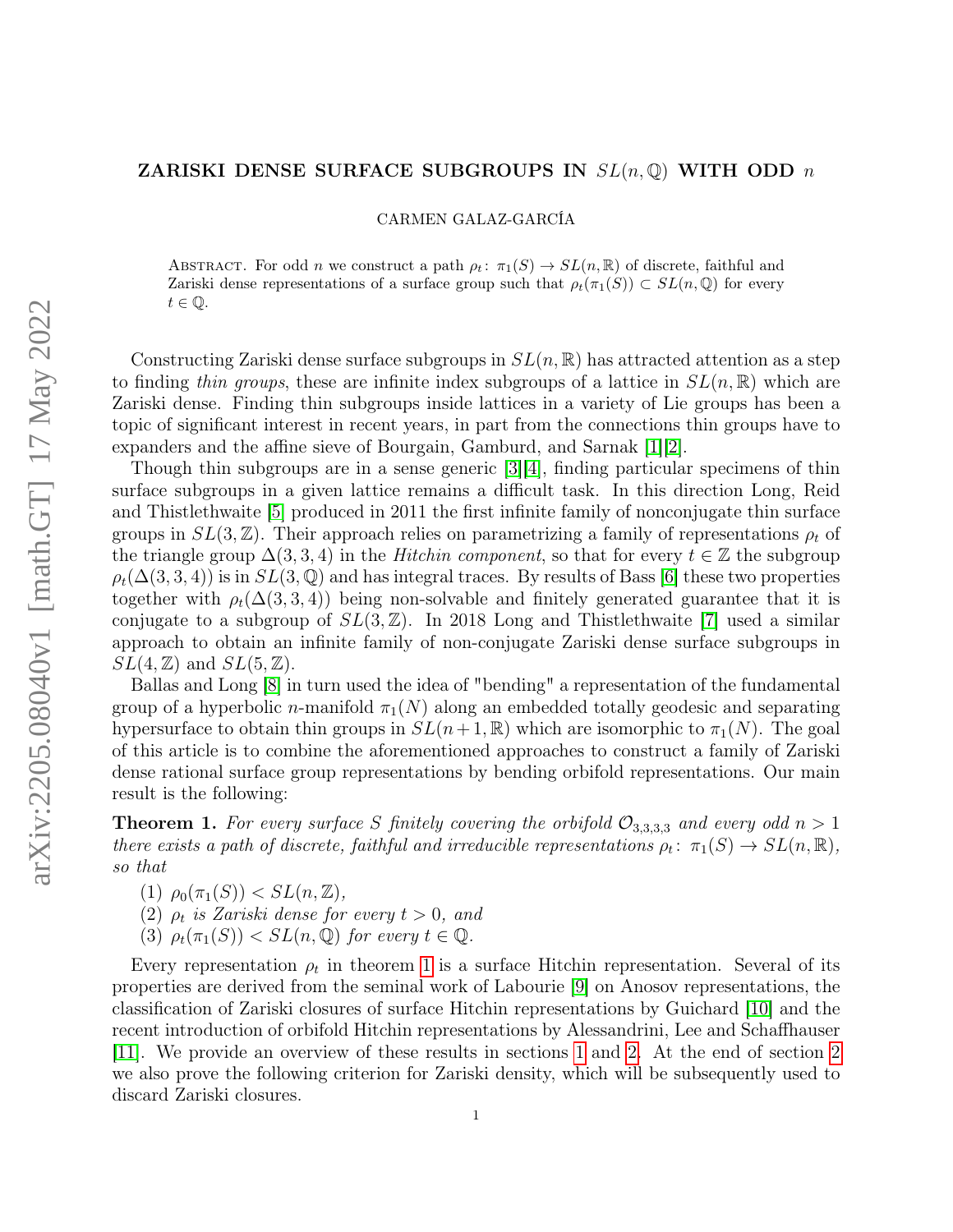<span id="page-1-2"></span>**Proposition 2.** Let  $\rho: \pi_1(\mathcal{O}) \to PSL(n,\mathbb{R})$  be an orbifold Hitchin representation such that

• if  $n = 2k$  is even then  $\rho(\pi_1(\mathcal{O}))$  is not conjugate to a subgroup of  $PSp(2k, \mathbb{R})$  or,

• if  $n = 2k + 1$  is odd then  $\rho(\pi_1(\mathcal{O}))$  is not conjugate to a subgroup of  $PSO(k, k + 1)$ .

Then  $\rho(H)$  is Zariski dense in  $PSL(n,\mathbb{R})$  for every finite index subgroup H of  $\pi_1(\mathcal{O})$ .

In section [3](#page-5-0) we give a general construction to obtain a path of representations as in theorem [1.](#page-0-0) This is based on bending the fundamental group  $\pi_1(\mathcal{O})$  of a hyperbolic 2dimensional orbifold along a simple closed curve in  $\mathcal O$  with infinite order as an element of  $\pi_1(\mathcal{O})$ . Theorem [1](#page-0-0) then follows from applying the results in section 2 to a suitable representation of the fundamental group of the orbifold  $\mathcal{O}_{3,3,3,3}$  whose underlying topological space is  $S<sup>2</sup>$  and has four cone points of order 3. This final step is covered in section [4.](#page-7-0)

Remark. During the finalization of this project, Long and Thistlethwaite used bending to construct thin surface groups in  $SL(n, \mathbb{Z})$  for every odd n [\[12\]](#page-10-9), the even case remains open.

#### 1. Hitchin representations

<span id="page-1-0"></span>In this section we give a short overview of surface and orbifold Hitchin representations.

<span id="page-1-1"></span>1.1. Spaces of representations. Let G be a Lie group and let  $\Gamma$  be a group with a finite presentation  $\langle \alpha_1, \ldots, \alpha_k | r_1, \ldots, r_m \rangle$ . Then every relator  $r_i$  defines a map  $R_i: G^k \to G$ . If we let  $\text{Hom}(\Gamma, G) = \bigcap_{i=1}^{m} R_i^{-1}$  $i_l^{-1}(Id)$ , then the map  $\phi \mapsto (\phi(\alpha_1), \ldots, \phi(\alpha_k))$  is a bijection between the set of all group homomorphisms from  $\Gamma$  to G and  $\text{Hom}(\Gamma, G)$ . We will regard  $Hom(\Gamma, G)$  as having the subspace topology from  $G^k$ .

Let  $\text{Hom}^+(\Gamma, G)$  be the subset of representations in  $\text{Hom}(\Gamma, G)$  which decompose as a direct sum of irreducible representations and let  $\text{Rep}^+(\Gamma, G) = \text{Hom}^+(\Gamma, G)/G$  be the quotient space by the conjugation action. With the quotient topology  $\text{Rep}^+(\Gamma, G)$  has the structure of an algebraic variety ([\[13\]](#page-10-10) sec. 5.2).

In the following we will frequently use the representation

<span id="page-1-3"></span>
$$
\tilde{\omega}_n \colon SL(2, \mathbb{R}) \to SL(n, \mathbb{R}) \tag{1}
$$

given by the action of  $SL(2,\mathbb{R})$  on the vector space  $\mathcal P$  of homogeneous polynomials in 2 variables of degree  $n-1$ . If  $n=2k$  is even, the image of  $\tilde{\omega}_n$  is contained in the symplectic group  $Sp(2k, \mathbb{R})$ , and if  $n = 2k+1$  is odd, it is contained in a group isomorphic to  $SO(k, k+1)$ .

It is well known that the representation  $\tilde{\omega}_n$  is absolutely irreducible and is, up to conjugation, the unique irreducible representation from  $SL(2,\mathbb{R})$  into  $SL(n,\mathbb{R})$ . This representation induces a *projective representation*  $\omega_n$ :  $PSL(2,\mathbb{R}) \to PSL(n,\mathbb{R})$  which is also irreducible and unique up to conjugation.

1.2. Hitchin representations of surface groups. Let S be a closed surface of genus  $g >$ 1. In 1988 Goldman proved that  $\text{Rep}^+(\pi_1(S), PSL(2,\mathbb{R}))$  has  $4g-3$  connected components, two of which are diffeomorphic to  $\mathbb{R}^{6g-6}$  and called these Teichmüller spaces ([\[14\]](#page-10-11) thm. A, see also note at end of thm. 10.2 in [\[15\]](#page-10-12)). The two Teichmüller spaces  $\mathcal{T}^{\pm}(S)$  are precisely the sets of conjugacy classes by  $PSL(2,\mathbb{R})$  of Fuchsian representations, which are discrete and faithful representations  $\rho: \pi_1(S) \to \text{PSL}(2,\mathbb{R}) \equiv \text{Isom}^+(\mathbb{H}^2)$ .

**Definition 3.** For  $n > 2$  a representation  $r: \pi_1(S) \to PSL(n, \mathbb{R})$  is called *Fuchsian* if it can be decomposed as  $r = \omega_n \circ r_0$  where  $r_0: \pi_1(S) \to PSL(2, \mathbb{R})$  is discrete and faithful, and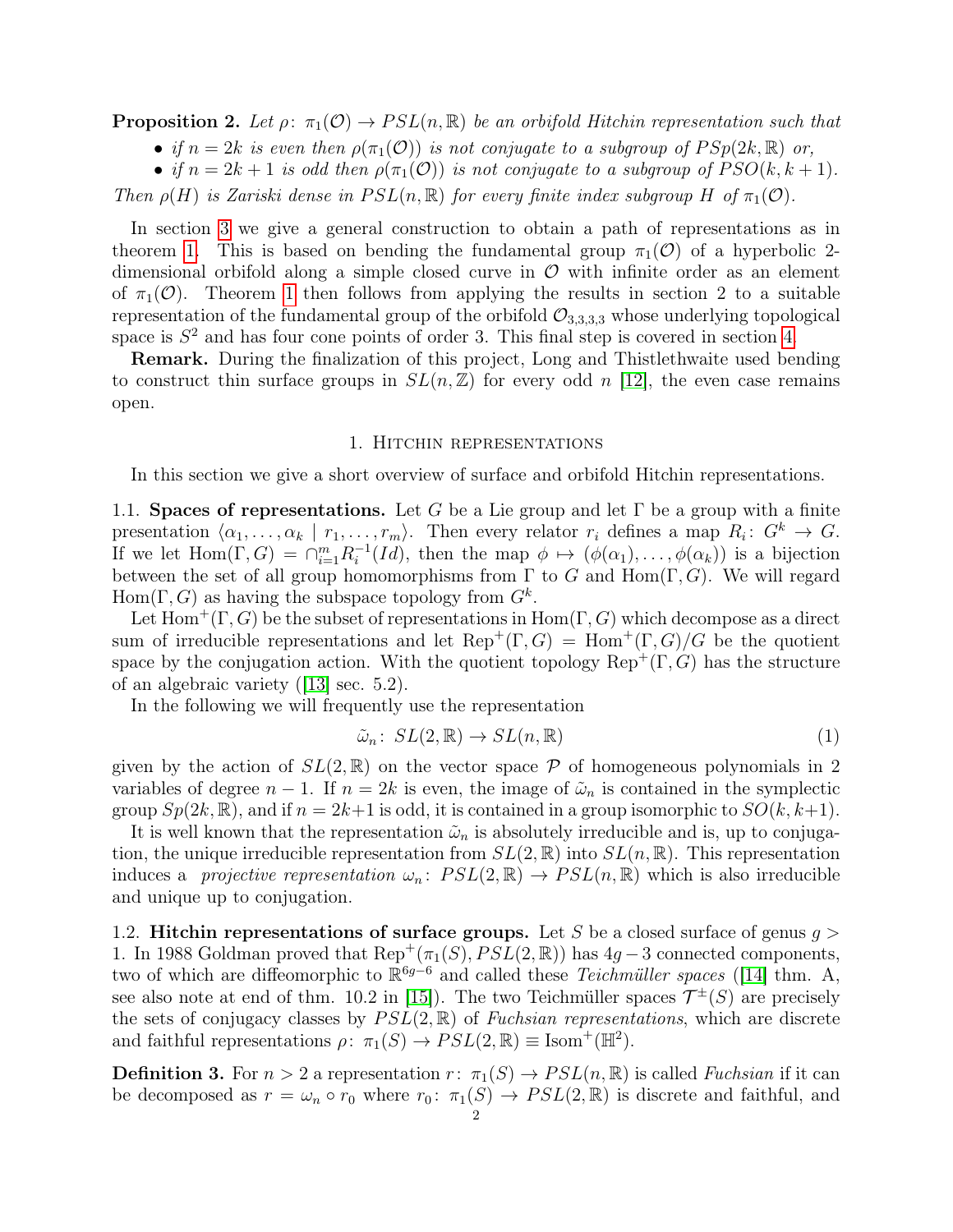$\omega_n$ :  $PSL(2,\mathbb{R}) \to PSL(n,\mathbb{R})$  is the unique irreducible representation introduced in section [1.1.](#page-1-1)

**Definition 4.** The *Fuchsian locus* is the set of all  $PSL(n, \mathbb{R})$  conjugacy classes of Fuchsian representations, namely the set  $\omega_n(\mathcal{T}^{\pm}(S)).$ 

The space  $\text{Rep}^+(\pi_1(S), PSL(n,\mathbb{R}))$  has three topological connected components if n is odd and 6 if n is even  $(15]$ , thm. 10.2). The Fuchsian locus is contained in one component in the odd case and in two components in the even case. Each of these distinguished components, called *Hitchin components*, is diffeomorphic to  $\mathbb{R}^{(1-n^2)(1-g)}$ . When  $n > 2$  is even, both Hitchin components are related by an inner automorphism of  $PSL(n, \mathbb{R})$ . In the odd case, where there is only one component, we will denote the Hitchin component by  $Hit(\pi_1(S), PSL(n, \mathbb{R})).$ 

**Definition 5.** Let  $S$  be a closed surface of genus greater than one. A representation  $r: \pi_1(S) \to PSL(n,\mathbb{R})$  is a surface Hitchin representation if its  $PSL(n,\mathbb{R})$ -conjugacy class belongs to a Hitchin component of  $\text{Rep}^+(\pi_1(S), PSL(n,\mathbb{R}))$ .

In [\[9\]](#page-10-6), Labourie introduces Anosov representations and proves that surface Hitchin representations are B-Anosov where B is any Borel subgroup of  $PSL(n, \mathbb{R})$ . This gives surface Hitchin representations essential algebraic properties, out of which we will use theorem [7](#page-2-0) below.

**Definition 6** ([\[16\]](#page-10-13) sec. 2.2). A matrix  $A \in SL(n,\mathbb{R})$  is *purely loxodromic* if it is diagonalizable over R with eigenvalues of distinct modulus. If  $A \in PSL(n,\mathbb{R})$  then we say A is purely loxodromic if any lift of A to an element of  $SL(n,\mathbb{R})$  is purely loxodromic.

<span id="page-2-0"></span>**Theorem 7** ([\[9\]](#page-10-6) thm. 1.5, lemma 10.1). A surface Hitchin representation  $r: \pi_1(S) \rightarrow$  $PSL(n, \mathbb{R})$  is discrete, faithful and strongly irreducible. Moreover, the image of every nontrivial element of  $\pi_1(S)$  under r is purely loxodromic.

1.3. Hitchin representations of orbifold groups. Let  $\mathcal O$  be a 2-dimensional closed orbifold of negative orbifold Euler characteristic  $\chi(\mathcal{O})$  and let  $\pi_1(\mathcal{O})$  be its orbifold fundamental group. In [\[17\]](#page-10-14) Thurston proves there is a connected component of the representation space  $Rep(\pi_1(\mathcal{O}), PGL(2, \mathbb{R}))$  that parametrizes hyperbolic structures on  $\mathcal{O}$ . This component is called the *Teichmüller space* of the orbifold  $\mathcal{O}$ , we will denote it by  $\mathcal{T}(\mathcal{O})$ . As with surfaces, the orbifold Teichmüller space consists of conjugacy classes of discrete and faithful representations of  $\pi_1(\mathcal{O})$  into  $PGL(2,\mathbb{R}) \equiv \text{Isom}(\mathbb{H}^2)$ , which we will call Fuchsian representations too. More recently, Alessandrini, Lee, and Schaffhauser used the irreducible representation  $\omega_n$  to define the *Hitchin component* Hit $(\pi_1(\mathcal{O}), PGL(n,\mathbb{R}))$  of Rep $(\pi_1(\mathcal{O}), PGL(n,\mathbb{R}))$  as the unique connected component in this representation space which contains the connected Fuchsian locus  $\omega_n(\mathcal{T}(\mathcal{O}))$  ([\[11\]](#page-10-8) def. 2.3) and prove Hit $(\pi_1(\mathcal{O}), PGL(n,\mathbb{R}))$  is homeomorphic to an open ball  $(111 \text{ thm. } 1.2)$ .

**Definition 8** ([\[11\]](#page-10-8) def. 2.4). Let  $\mathcal{O}$  be a 2-dimensional connected closed orbifold with negative orbifold Euler characteristic. A representation  $r: \pi_1(\mathcal{O}) \to PGL(n,\mathbb{R})$  is an orbifold Hitchin representation if its  $PGL(n,\mathbb{R})$ -conjugacy class belongs to the Hitchin component  $Hit(\pi_1(\mathcal{O}), PGL(n,\mathbb{R}))$  of  $Rep(\pi_1(\mathcal{O}), PGL(n,\mathbb{R}))$ .

The definition of Anosov representations has been generalized by Guichard and Wienhard ([\[18\]](#page-10-15) def. 2.10) to include representations of word hyperbolic groups into semisimple Lie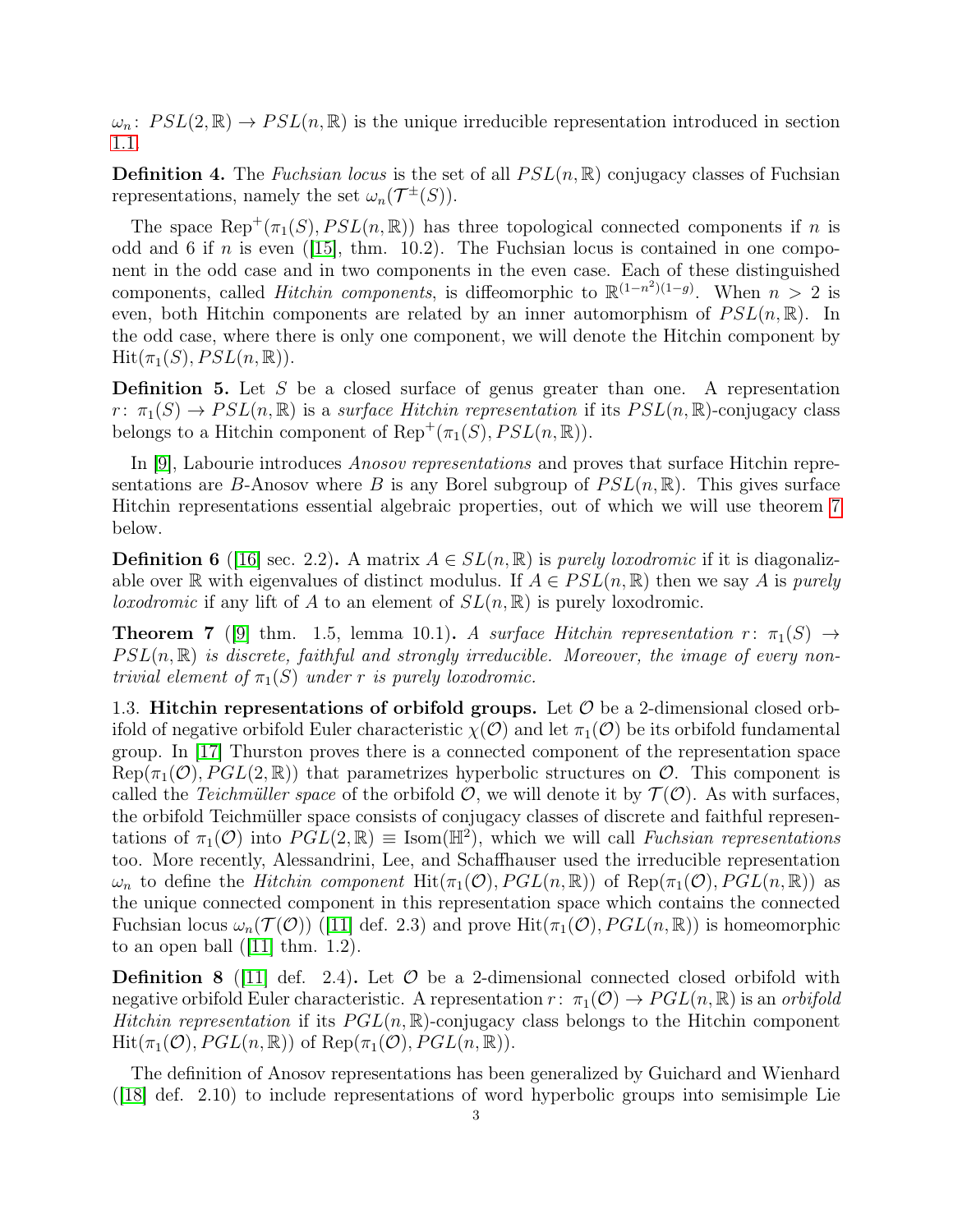groups. With this more general definition, and just as their surface counterparts, orbifold Hitchin representations are also B-Anosov where B is a Borel subgroup of  $PGL(n,\mathbb{R})$  ([\[11\]](#page-10-8) prop. 2.16) and thus share some strong algebraic properties.

<span id="page-3-1"></span>**Theorem 9** ([\[11\]](#page-10-8) thm. 1.1). An orbifold Hitchin representation  $r: \pi_1(\mathcal{O}) \to PGL(n,\mathbb{R})$  is discrete, faithful and strongly irreducible. Moreover, the image of every infinite order element of  $\pi_1(\mathcal{O})$  under r is purely loxodromic.

#### 2. Zariski dense Hitchin representations

<span id="page-3-0"></span>In this section we focus on Zariski density of Hitchin representations and prove corollary [15](#page-5-1) which gives a criterion to determine when the image of a finite index subgroup of an orbifold group under a Hitchin representation is Zariski dense.

<span id="page-3-4"></span>2.1. Zariski closures of Hitchin representations. Let  $G$  be an algebraic matrix Lie group, then G has both its standard topology as a subset of some  $\mathbb{R}^N$  and the Zariski topology. If X is a subset of G then its Zariski closure is the closure of X in G with respect to the Zariski topology. We say a subgroup  $H < G$  is Zariski dense in G if its Zariski closure equals G. A representation  $r: \Gamma \to G$  is Zariski dense if  $r(\Gamma)$  is Zariski dense in G.

The image of the irreducible representation  $\omega_n$ :  $PSL(2,\mathbb{R}) \to PSL(n,\mathbb{R})$  is contained, if *n* is even, in a conjugate of  $PSp(n, \mathbb{R})$ , which is the projectivization of the symplectic group  $Sp(n,\mathbb{R})$ . If  $n = 2k+1$  is odd, the image of  $\omega_n$  is contained in a conjugate of the orthogonal group  $SO(k, k+1) = PSO(k, k+1)$ . This implies that the images of Fuchsian representations are contained in (a conjugate of)  $PSp(n, \mathbb{R})$  or in  $SO(k, k+1)$  and, in particular, they are not Zariski dense. More generally, for surface Hitchin representations Guichard [\[10\]](#page-10-7) has announced a classification of Zariski closures of their lifts. An alternative proof of this result has been given recently by Sambarino ([\[19\]](#page-10-16) cor. 1.5). The version of this result we cite here comes from theorem 11.7 in [\[20\]](#page-10-17).

<span id="page-3-3"></span>**Theorem 10** ([\[10\]](#page-10-7), [\[19\]](#page-10-16)). If  $r: \pi_1(S) \to SL(n, \mathbb{R})$  is the lift of a surface Hitchin representation and H is the Zariski closure of  $r(\pi_1(S))$ , then

- If  $n = 2k$  is even, H is conjugate to either  $\omega_n(SL(2,\mathbb{R}))$ ,  $Sp(2k,\mathbb{R})$  or  $SL(2k,\mathbb{R})$ .
- If  $n = 2k+1$  is odd and  $n \neq 7$ , then H is conjugate to either  $\omega_n(SL(2,\mathbb{R}))$ ,  $SO(k, k+1)$ 1) or  $SL(2k + 1, \mathbb{R})$ .
- If  $n = 7$ , then H is conjugate to either  $\omega_7(SL(2,\mathbb{R}))$ ,  $G_2$ ,  $SO(3,4)$  or  $SL(7,\mathbb{R})$ .

2.2. A criterion for Zariski density. Here we prove proposition [2](#page-1-2) which gives us a criterion to find Zariski dense Hitchin representations.

<span id="page-3-2"></span>**Lemma 11.** Let  $\rho: \pi_1(\mathcal{O}) \to PSL(n, \mathbb{R})$  with n even be an orbifold Hitchin representation. Then for every  $[\alpha] \in \pi_1(\mathcal{O})$  of infinite order there is a lift  $A \in SL(n, \mathbb{R})$  of  $\rho([\alpha])$  which has n positive distinct eigenvalues.

*Proof.* First consider a Fuchsian representation  $\sigma: \pi_1(\mathcal{O}) \to PSL(2,\mathbb{R})$  and  $[\alpha]$  an infinite order element of  $\pi_1(\mathcal{O})$ . Since  $\mathcal O$  is a hyperbolic orbifold,  $\sigma([\alpha])$  is conjugate to a hyperbolic element  $\begin{bmatrix} \lambda & 0 \\ 0 & 1 \end{bmatrix}$  $0 \frac{1}{\lambda}$ λ  $\begin{bmatrix} \in PSL(2,\mathbb{R})$ . We can lift this element to a matrix  $\begin{pmatrix} \lambda & 0 \\ 0 & 1 \end{pmatrix}$  $0 \frac{1}{\lambda}$ λ  $\Big) \in SL(2,\mathbb{R})$  with  $\lambda > 0$ . Let  $\tilde{\omega}_n : SL(2, \mathbb{R}) \to SL(n, \mathbb{R})$  be the unique irreducible representation in [\(1\)](#page-1-3), then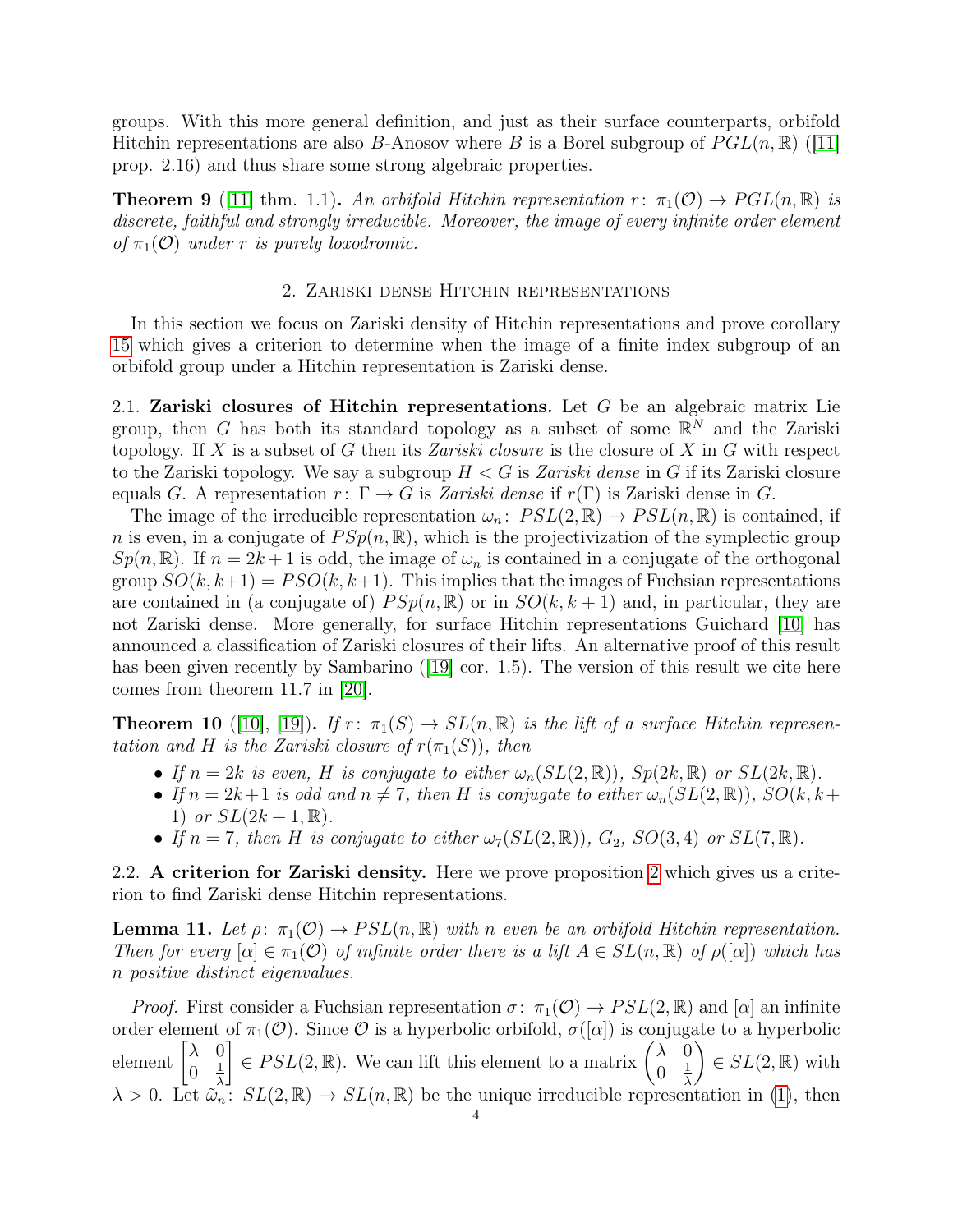$\tilde{\omega}_n$  $(\lambda \ 0$  $0 \frac{1}{\lambda}$ λ  $\Big\} \in SL(n,\mathbb{R})$  has n distinct positive eigenvalues  $\lambda^{n-1}, \lambda^{n-3}, \ldots, \lambda^{-(n-3)}, \lambda^{-(n-1)}$ and is a lift of  $\omega_n \circ \sigma([\alpha]) \in PSL(n, \mathbb{R})$ .

Now consider a Hitchin representation  $\rho: \pi_1(\mathcal{O}) \to PSL(n,\mathbb{R})$ . Let  $\rho_t$  be a path of Hitchin representations such that  $\rho_0$  is Fuchsian and  $\rho_1 = \rho$ . This induces a path  $\rho_t([\alpha]) \subset$ PSL(n, R). By the previous argument we may lift  $\rho_t([\alpha])$  to a path  $\tilde{A}_t \in SL(n,\mathbb{R})$  such that  $\tilde{A}_0$  has n distinct positive eigenvalues. Since each eigenvalue of  $\tilde{A}_t$  varies continuously and det  $\tilde{A}_t \neq 0$ , all eigenvalues of  $\tilde{A}_t$  are positive. Moreover, by theorem [9](#page-3-1) the absolute values of the eigenvalues of  $\rho_t([\alpha])$  are distinct. This in turn implies all the eigenvalues of  $\tilde{A}_t$  are distinct. Therefore  $\tilde{A}_1 \in SL(n, \mathbb{R})$  is a lift of  $\rho([\alpha])$  with n positive distinct eigenvalues.

To prove our criterion for Zariski density (propositions [13](#page-4-0) and [14\)](#page-5-2) we will make use of the following theorem by Culver.

<span id="page-4-1"></span>**Theorem 12** ([\[21\]](#page-10-18) thm. 2). Let C be a real square matrix. Then the equation  $C = \exp(X)$ has a unique real solution X if and only if all the eigenvalues of  $C$  are positive real and no elementary divisor (Jordan block) of C belonging to any eigenvalue appears more than once.

<span id="page-4-0"></span>**Proposition 13.** Let  $\rho: \pi_1(\mathcal{O}) \to PSL(n,\mathbb{R})$  with n even be an orbifold Hitchin representation so that  $\rho(\pi_1(\mathcal{O}))$  is not conjugate to a subgroup of  $PSp(n,\mathbb{R})$ . If S is a surface finitely covering O then  $\rho(\pi_1(S))$  is Zariski dense.

*Proof.* Let S be a surface finitely covering O and suppose that  $\rho(\pi_1(S))$  is conjugate to a subgroup of  $PSp(n,\mathbb{R})$ . Then there exists an alternating form  $\Omega \in SL(n,\mathbb{R})$  such that  $Sp(\Omega) = \{ g \in SL(n, \mathbb{R}) \mid g^T \Omega g = \Omega \}$  and  $\rho(\pi_1(S)) \subset PSp(\Omega) = Sp(\Omega)/\pm I$ .

Let  $[\alpha] \in \pi_1(\mathcal{O})$  be an infinite order element. By lemma [11](#page-3-2) we can lift  $\rho([\alpha]) \in PSL(n,\mathbb{R})$ to a matrix  $A \in SL(n,\mathbb{R})$  with n positive distinct eigenvalues. Since  $\pi_1(S)$  has finite index in  $\pi_1(\mathcal{O})$  there exists a  $k \in \mathbb{N}$  such that  $\rho([\alpha])^k \in \rho(\pi_1(S))$ . Then  $A^k$  is a lift of  $\rho([\alpha])^k$ and  $A^k \in Sp(\Omega)$ . Given that A has n positive distinct eigenvalues, by theorem [12](#page-4-1) there is a unique  $X \in M_{n \times n}(\mathbb{R})$  such that  $\exp(X) = A$ . Then using that  $\exp(kX) = A^k$  preserves  $\Omega$ we get that

$$
\exp(kX)^T \Omega \exp(kX) = \Omega \Rightarrow \Omega^{-1} \exp(kX)^T \Omega = \exp(kX)^{-1}
$$
  

$$
\Rightarrow \exp(\Omega^{-1}(kX)^T \Omega) = \Omega^{-1} \exp(kX)^T \Omega = \exp(-kX).
$$

Applying theorem [12](#page-4-1) now to  $\Omega^{-1} \exp(kX)^T \Omega$  we obtain that

$$
\Omega^{-1}(kX)^T \Omega = -kX \Rightarrow -\Omega(kX)^T \Omega = -kX
$$

$$
\Rightarrow \Omega(kX)^T \Omega = kX.
$$

This implies that  $kX \in \mathfrak{sp}(\Omega)$  and thus  $A = \exp(X) \in Sp(\Omega)$ . Given that A is a lift of  $\rho([\alpha])$ , we have that  $\rho([\alpha]) \in PSp(\Omega)$ . Since  $\pi_1(\mathcal{O})$  is generated by its infinite order elements we get that  $\rho(\pi_1(\mathcal{O})) \subset PSp(\Omega)$ , a contradiction. So it cannot be that  $\rho(\pi_1(S))$  is conjugate to a subgroup of  $PSp(n, \mathbb{R})$ . In particular, if r is a lift of the Hitchin surface representation  $\rho|_{\pi_1(S)}$  then the Zariski closure of  $r(\pi_1(S))$  cannot be conjugate to a subgroup of  $Sp(n, \mathbb{R})$ . By theorem [10](#page-3-3) it must be that the Zariski closure of  $r(\pi_1(S))$  is  $SL(n,\mathbb{R})$ . Therefore the Zariski closure of  $\rho(\pi_1(S))$  is  $PSL(n,\mathbb{R})$ .

 $\Box$ 

 $\Box$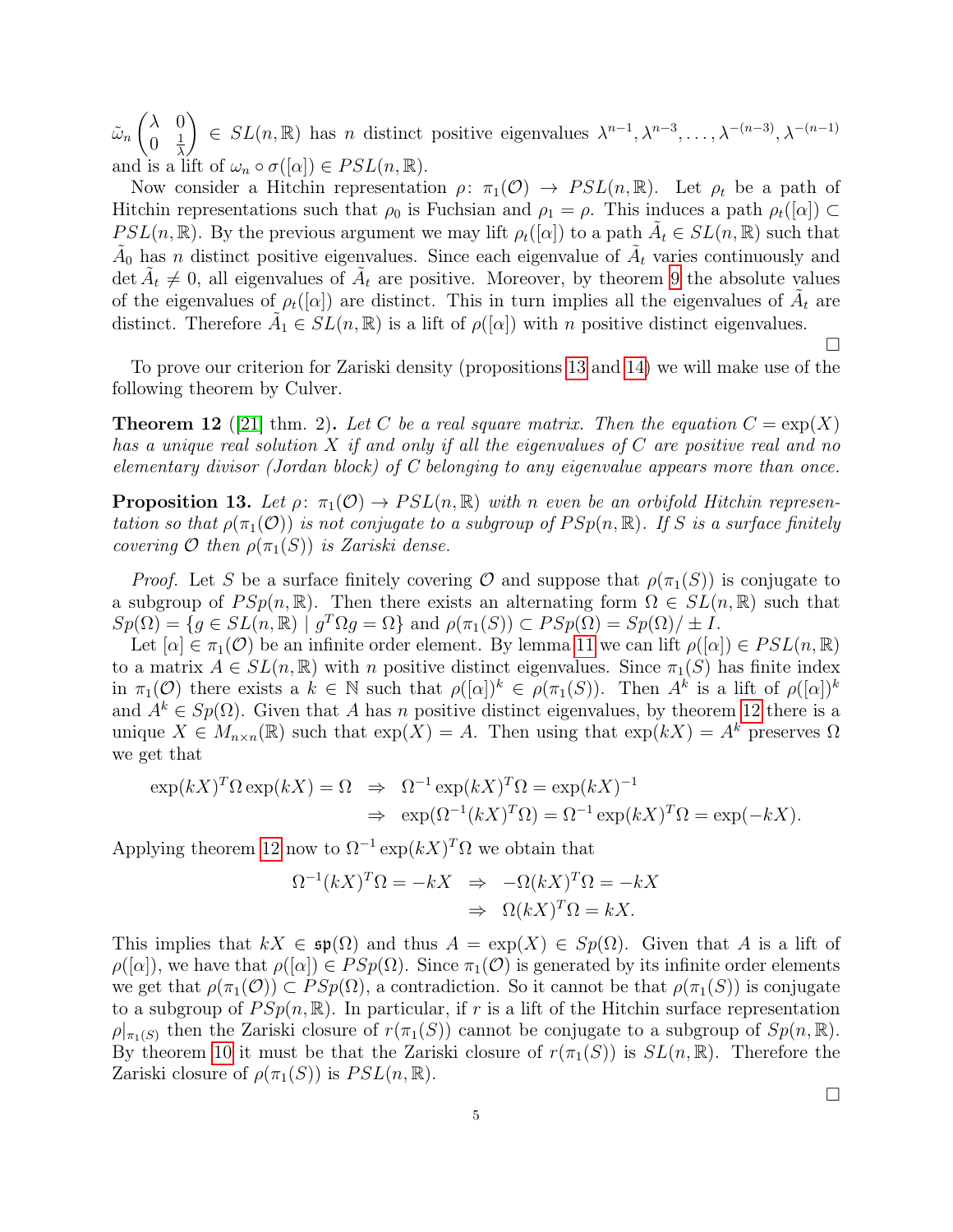In the case when  $n = 2k + 1$  is odd, by theorem [10](#page-3-3) the Zariski closure of  $\rho(\pi_1(S))$  where  $\rho$ is a surface Hitchin representation is either conjugate to a subgroup of  $SO(k, k+1)$  or equals  $SL(n,\mathbb{R})$ . By assuming there exists a symmetric bilinear form J such that  $\rho(\pi_1(S)) \subset SO(J)$ we have an analogous proof to that of [13](#page-4-0) to get a criterion for Zariski density of surface Hitchin representations in the odd case.

<span id="page-5-2"></span>**Proposition 14.** Let  $\rho: \pi_1(\mathcal{O}) \to SL(n, \mathbb{R})$  with n odd be an orbifold Hitchin representation such that there is no real quadratic form J for which  $\rho(\pi_1(\mathcal{O})) \subset SO(J)$ . If S is a surface finitely covering  $\mathcal O$  then  $\rho(\pi_1(S))$  is Zariski dense.

Given that any finite index subgroup of  $\pi_1(\mathcal{O})$  contains a surface subgroup which has finite index in  $\pi_1(\mathcal{O})$  we obtain the following result.

<span id="page-5-1"></span>**Proposition 15.** Let  $\rho: \pi_1(\mathcal{O}) \to PSL(n,\mathbb{R})$  be an orbifold Hitchin representation such that

- if  $n = 2k$  is even then  $\rho(\pi_1(\mathcal{O}))$  is not conjugate to a subgroup of  $PSp(2k, \mathbb{R})$  or,
- if  $n = 2k + 1$  is odd then  $\rho(\pi_1(\mathcal{O}))$  is not conjugate to a subgroup of  $PSO(k, k + 1)$ .

Then for every finite index subgroup H of  $\pi_1(\mathcal{O})$  the image  $\rho(H)$  is Zariski dense in  $PSL(n, \mathbb{R}).$ 

### 3. Bending representations of orbifold groups

<span id="page-5-0"></span>Theorem [19](#page-7-1) in this section gives a general construction of a path  $\rho_t$  of Zariski dense Hitchin surface representations into  $SL(n,\mathbb{R})$  for odd n. By requiring that the initial representation  $\rho_0$  has image inside  $SL(n, \mathbb{Q})$  we obtain corollary [20,](#page-7-2) in which every representation  $\rho_t$  with  $t \in \mathbb{Q}$  also has image in  $SL(n, \mathbb{Q})$ .

3.1. **Bending representations.** Let  $\mathcal{O}$  be a 2-dimensional orientable connected closed orbifold of negative orbifold Euler characteristic and  $\mathcal{O}_L$ ,  $\mathcal{O}_R$  be open connected suborbifolds with connected intersection  $\mathcal{O}_L \cap \mathcal{O}_R$ . Given a representation  $\rho: \pi_1(\mathcal{O}) \to G$  there is a standard way of "bending"  $\rho$  by an element  $\delta$  of the centralizer in G of  $\rho(\pi_1(\mathcal{O}_L \cap \mathcal{O}_R))$  to obtain a representation  $\rho_{\delta}$ :  $\pi_1(\mathcal{O}) \simeq \pi_1(\mathcal{O}_L) *_{\pi_1(\mathcal{O}_L \cap \mathcal{O}_R)} \pi_1(\mathcal{O}_R) \to G$  so that  $\rho_{\delta}(\pi_1(\mathcal{O})) =$  $\langle \rho(\pi_1(\mathcal{O}_L)), \delta\rho(\pi_1(\mathcal{O}_R))\delta^{-1} \rangle$  (see for example [\[22\]](#page-10-19) sec. 5).

From now onwards we will consider the case where there is a simple closed curve  $\gamma \subset \mathcal{O}$ , not parallel to a cone point, that divides O into two orbifolds  $\mathcal{O}_L$  and  $\mathcal{O}_R$  which share  $\gamma$  as their common boundary, so that  $\pi_1(\mathcal{O}) \simeq \pi_1(\mathcal{O}_L) *_{\langle [\gamma] \rangle} \pi_1(\mathcal{O}_R)$ .

<span id="page-5-3"></span>**Proposition 16.** Let  $\rho: \pi_1(\mathcal{O}) \simeq \pi_1(\mathcal{O}_L) *_{\langle \lceil \gamma \rceil \rangle} \pi_1(\mathcal{O}_R) \to SL(n, \mathbb{Q})$  be a representation for which  $\rho([\gamma])$  has n distinct positive eigenvalues. Then there exists a path of representations  $\rho_t$ :  $\pi_1(\mathcal{O}) \to SL(n,\mathbb{R})$  with  $t \geq 0$  such that

- (1)  $\rho_0 = \rho$ ,
- (2)  $\rho_t(\pi_1(\mathcal{O})) = \langle \rho(\pi_1(\mathcal{O}_L)), \delta_t \rho(\pi_1(\mathcal{O}_R)) \delta_t^{-1} \rangle$  for some  $\delta_t \in SL(n, \mathbb{R})$  which commutes with  $\rho([\gamma])$ , and
- (3)  $\rho_t$  has image in  $SL(n, \mathbb{Q})$  for every  $t \in \mathbb{Q}$ .

*Proof.* The matrix  $\rho([\gamma])$  is conjugate to a diagonal matrix D with entries  $\lambda_1, \ldots, \lambda_n > 0$ along its diagonal. Now for every  $t > 0$  define

$$
\delta_t = (t\rho([\gamma]) + I) \det(t\rho([\gamma]) + I)^{-\frac{1}{n}} \tag{2}
$$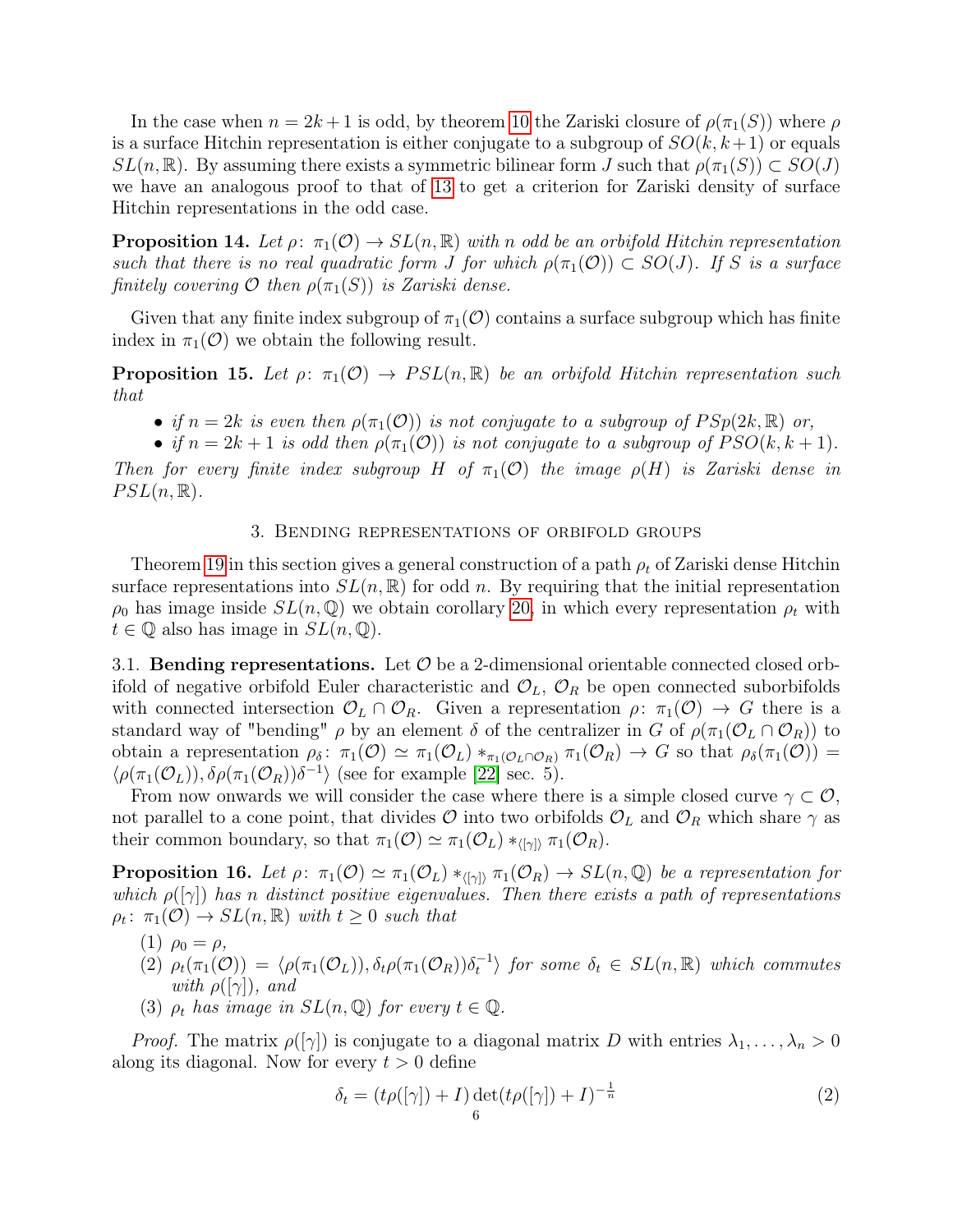Notice that  $\det(t\rho([\gamma]) + I) = \det(tD + I) = \prod_{k=1}^n (t\lambda_i + 1) > 0$ , so  $t\rho([\gamma]) + I$  is invertible for all t. Then each  $\delta_t$  is in  $SL(n,\mathbb{R})$  and we can check that  $\delta_t$  commutes with  $\rho([\gamma])$ . Since  $\rho$  is a rational representation, whenever  $t \in \mathbb{Q}$  the matrix  $t\rho(|\gamma|) + I$  has rational entries and non-zero determinant.

Let  $\rho_t$ :  $\pi_1(\mathcal{O})$  $\rightarrow$   $SL(n,\mathbb{R})$  be the representation such that  $\rho_t(\pi_1(\mathcal{O}))$  =  $\langle \rho(\pi_1(\mathcal{O}_L)), \delta_t \rho(\pi_1(\mathcal{O}_R)) \delta_t^{-1} \rangle$ . Notice that  $\rho_0 = \rho$  and that for every  $t \in \mathbb{Q}$  the representation  $\rho_t$  has image in  $SL(n, \mathbb{Q})$ .

 $\Box$ 

 $\Box$ 

3.2. Discarding Zariski closures. For the rest of section [3](#page-5-0) we focus on the case where  $n = 2k + 1$  is odd. Recall that in this case  $SL(n, \mathbb{R}) \equiv PSL(n, \mathbb{R})$ .

<span id="page-6-0"></span>**Lemma 17.** Let  $\rho: \Gamma \to SL(n, \mathbb{R})$  be an irreducible representation and suppose there is a quadratic form J such that  $\rho(\Gamma) \subset SO(J)$ . Then J is unique up to scaling.

*Proof.* Suppose  $\rho(\Gamma) < SO(J_1) \cap SO(J_2)$ . Then for any  $\rho(\gamma) \in \rho(\Gamma)$  we have that

$$
J_1^{-1}\rho(\gamma)J_1 = \rho(\gamma)^{-T} = J_2^{-1}\rho(\gamma)J_2,
$$

which implies that  $\rho(\gamma)J_1J_2^{-1} = J_1J_2^{-1}\rho(\gamma)$ . Since *n* is odd,  $J_1J_2^{-1}$  has a real eigenvalue  $\lambda$ . Then  $\text{Ker}(J_1J_2^{-1} - \lambda I)$  is a non-zero invariant subspace for the irreducible representation  $\rho$ , which implies  $J_1 = \lambda J_2$ .

<span id="page-6-1"></span>**Proposition 18.** Let  $\rho: \pi_1(\mathcal{O}) \simeq \pi_1(\mathcal{O}_L) *_{\langle [\gamma] \rangle} \pi_1(\mathcal{O}_R) \to SL(n, \mathbb{R})$  be a representation in which the restrictions  $\rho|_{\pi_1(\mathcal{O}_L)}$  and  $\rho|_{\pi_1(\mathcal{O}_R)}$  are irreducible and  $\rho([\gamma])$  has n positive distinct eigenvalues. Suppose there is a quadratic form J such that  $\rho(\pi_1(\mathcal{O})) \subset SO(J)$ . Then there exists a path of representations  $\rho_t: \pi_1(\mathcal{O}) \to SL(n,\mathbb{R})$  such that

- (1)  $\rho_0 = \rho$  and
- (2) for each  $t > 0$  there is no quadratic form  $\tilde{J}$  such that  $\rho_t(\pi_1(\mathcal{O})) \subset SO(\tilde{J})$ .

*Proof.* By proposition [16](#page-5-3) there are  $\delta_t \in SL(n,\mathbb{R})$  that commute with  $\rho([\gamma])$ , with which we can construct a path of representations  $\rho_t: \pi_1(\mathcal{O}) \to SL(n,\mathbb{R})$  such that  $\rho_0 = \rho$  and  $\rho_t(\pi_1(\mathcal{O})) = \langle \rho(\pi_1(\mathcal{O}_L)), \delta_t \rho(\pi_1(\mathcal{O}_R)) \delta_t^{-1} \rangle.$ 

Now fix  $t > 0$ . Suppose there exists a quadratic form  $\tilde{J}$  such that  $\rho_t(\pi_1(\mathcal{O})) \subset SO(\tilde{J})$ . Since  $\rho(\pi_1(\mathcal{O})) \subset SO(J)$ , in particular  $\rho_t(\pi_1(\mathcal{O}_L)) = \rho_0(\pi_1(\mathcal{O}_L)) \subset SO(J) \cap SO(J)$ . The restriction  $\rho_t|_{\pi_1(\mathcal{O}_L)}$  is irreducible, so by lemma [17](#page-6-0) J is a real multiple of  $\tilde{J}$ . Similarly, by construction  $\rho_t(\pi_1(\mathcal{O}_R)) \subset SO(\delta_t J \delta_t^T) \cap SO(\tilde{J})$  and  $\rho_t|_{\pi_1(\mathcal{O}_R)}$  is irreducible too. Thus  $\delta_t J \delta_t^T$ is also a multiple of  $\tilde{J}$ . This implies there is a  $\lambda \in \mathbb{R}$  such that  $\lambda J = \delta_t J \delta_t^T$  and then  $\lambda^n = \det(\delta_t)^2 = 1$ . Since *n* is odd it must be that  $\lambda = 1$  and we obtain  $\delta_t \in SO(J)$ . Given that

$$
(t\rho([\gamma]) + I)J(t\rho([\gamma])^T + I) = t^2J + tJ(\rho([\gamma])^T)^{-1} + tJ\rho([\gamma])^T + J,
$$

having  $J = \delta_t J \delta_t^T$  would imply that  $\mu I = \rho([\gamma])^{-1} + \rho([\gamma])$  for some  $\mu \in \mathbb{R}$ . Recall that  $\rho([\gamma])$ is conjugate to a diagonal matrix D whose eigenvalues are all distinct. If  $\mu I = \rho([\gamma])^{-1}+\rho([\gamma])$ then by conjugating we would obtain that  $\mu I = D^{-1} + D$ , which is not the case given that  $n > 2$ .

 $\Box$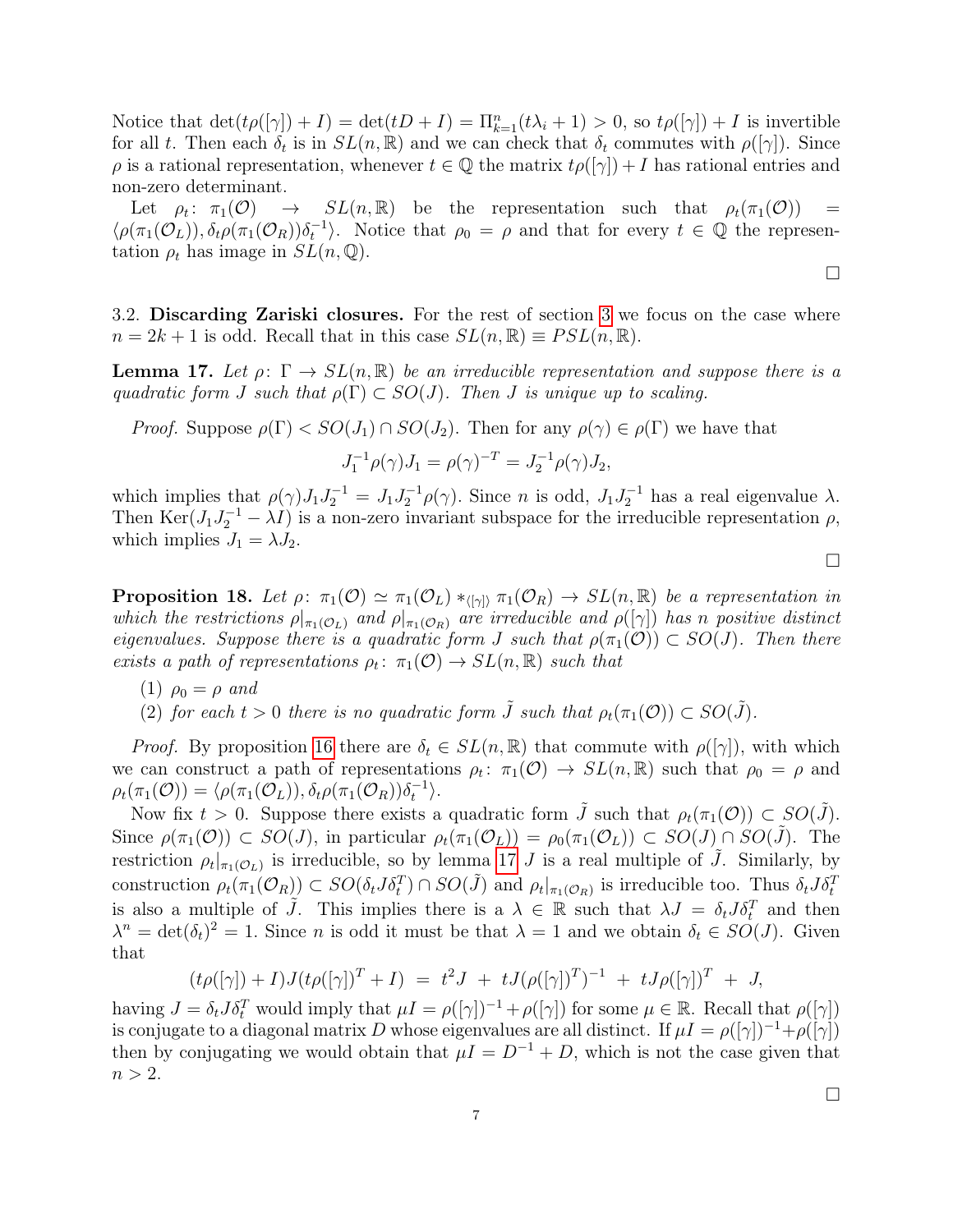3.3. Representations of surface groups. Recall we are assuming that  $\mathcal O$  is a 2dimensional orientable connected closed orbifold of negative orbifold Euler characteristic. Such orbifolds are always finitely covered by a surface S of genus greater than one, so  $\pi_1(S)$ is a finite index subgroup of  $\pi_1(\mathcal{O})$ . Given a representation  $\rho: \pi_1(\mathcal{O}) \to G$  we will denote the restriction of  $\rho$  to  $\pi_1(S)$  by  $\rho^S$ .

<span id="page-7-1"></span>**Theorem 19.** Suppose  $\pi_1(\mathcal{O}) \simeq \pi_1(\mathcal{O}_L) *_{\langle |\gamma| \rangle} \pi_1(\mathcal{O}_R)$  with  $[\gamma]$  an infinite order element. Let  $\rho: \pi_1(\mathcal{O}) \to SL(n,\mathbb{R})$  be an orbifold Fuchsian representation such that the restrictions  $\rho|_{\pi_1(\mathcal{O}_L)}$  and  $\rho|_{\pi_1(\mathcal{O}_R)}$  are irreducible. If S is a surface finitely covering  $\mathcal O$  then there exists a path of representations  $\rho_t^S$ :  $\pi_1(S) \to SL(n, \mathbb{R})$  such that  $\rho_0^S = \rho^S$  and  $\rho_t^S$  is a Zariski dense surface Hitchin representation for each  $t > 0$ .

*Proof.* Since  $\rho: \pi_1(\mathcal{O}) \to SL(n,\mathbb{R})$  is an orbifold Hitchin representation with odd  $n =$  $2k+1$  and  $[\gamma]$  has infinite order, then  $\rho([\gamma])$  has n positive distinct real eigenvalues. Moreover, since  $\rho$  is Fuchsian its image is contained in a conjugate of  $SO(k, k+1)$ . Using proposition [18](#page-6-1) we obtain a path of representations  $\rho_t$ :  $\pi_1(\mathcal{O}) \to SL(n,\mathbb{R})$  such that  $\rho_0 = \rho$  and for each  $t > 0$  there is no real quadratic form J such that  $\rho_t(\pi_1(\mathcal{O})) \subset SO(J)$ . By proposition [14](#page-5-2) each  $\rho_t(\pi_1(S))$  is Zariski dense in  $SL(n,\mathbb{R})$ .

Now consider the continuous path  $[\rho_t] \in \text{Rep}(\pi_1(\mathcal{O}), PGL(n, \mathbb{R}))$  for  $t \geq 0$ . Its image is connected so all  $PGL(n,\mathbb{R})$ -conjugacy classes  $[\rho_t]$  are contained in the same connected component of Rep( $\pi_1(\mathcal{O})$ ,  $PGL(n,\mathbb{R})$ ). Because the representation  $\rho_0 = \rho$  is Fuchsian,  $[\rho_0]$ is in the Hitchin component  $\text{Hit}(\pi_1(\mathcal{O}), PGL(n,\mathbb{R}))$  and so is every  $[\rho_t]$ . Thus, by theo-rem [9,](#page-3-1) each  $\rho_t$  is discrete, faithful and strongly irreducible. Since  $\pi_1(S)$  has finite index in  $\pi_1(\mathcal{O})$ , each restriction  $\rho_t^S: \pi_1(S) \to SL(n,\mathbb{R})$  is irreducible. In particular  $\rho_0^S$  is a surface Fuchsian representation. Then  $[\rho_t^S]$  is a continuous path in Rep<sup>+</sup>( $\pi_1(S)$ ,  $SL(n,\mathbb{R})$ ) with  $[\rho_0^S] \in \text{Hit}(\pi_1(S), SL(n, \mathbb{R}))$ . Since the Hitchin component is path connected  $[\rho_t^S] \in$  $\text{Hit}(\pi_1(S), SL(n, \mathbb{R}))$  for all  $t \geq 0$ .

To finish this section notice that the construction of the path of Zariski dense representations in the previous theorem is based on proposition [16,](#page-5-3) so we may add the assumption of  $\rho(\pi_1(\mathcal{O})) \subset SL(n,\mathbb{Q})$  to obtain that the image of every  $\rho_t$  is in  $SL(n,\mathbb{Q})$  for every  $t \in \mathbb{Q}$ .

<span id="page-7-2"></span>**Corollary 20.** Let  $\rho: \pi_1(\mathcal{O}) \to PSL(n, \mathbb{Q})$  be a representation satisfying the assumptions of theorem [19.](#page-7-1) If S is a surface finitely covering O then there exists a path  $\rho_t^S$ :  $\pi_1(S) \to$ by the over the set of the sample of the set of the set of the set of the set of the set of the set of the set of the set of the set of the set of the set of the set of the set of the set of the set of the set of the set and  $\rho_t^S$  has image in  $SL(n, \mathbb{Q})$  for every  $t \in \mathbb{Q}$ .

# 4. REPRESENTATIONS OF  $\pi_1(\mathcal{O}_{3,3,3,3})$

<span id="page-7-0"></span>In this section we look at the orbifold  $\mathcal{O}_{3,3,3,3}$  and find a Fuchsian representation  $\rho: \pi_1(\mathcal{O}_{3,3,3,3}) \to SL(n,\mathbb{Z})$  satisfying the assumptions of corollary [20.](#page-7-2)

4.1. The orbifold  $\mathcal{O}_{3,3,3,3}$ . In what follows we focus on the triangle group  $\Delta(3,4,4) \subset$  $PSL(2,\mathbb{R})$ . If we let T be the hyperbolic triangle with angles  $\{\frac{\pi}{3}\}$  $\frac{\pi}{3}$ ,  $\frac{\pi}{4}$  $\frac{\pi}{4}$ ,  $\frac{\pi}{4}$  $\frac{\pi}{4}$ , then the generators of  $\Delta(3, 4, 4)$  are the rotations x and y by  $\frac{2\pi}{3}$  and  $\frac{\pi}{2}$  around the corresponding vertices of T. This group has presentation

<span id="page-7-3"></span>
$$
\Delta(3, 4, 4) = \langle x, y \mid x^3 = y^4 = (xy)^4 = 1 \rangle.
$$
 (3)

 $\Box$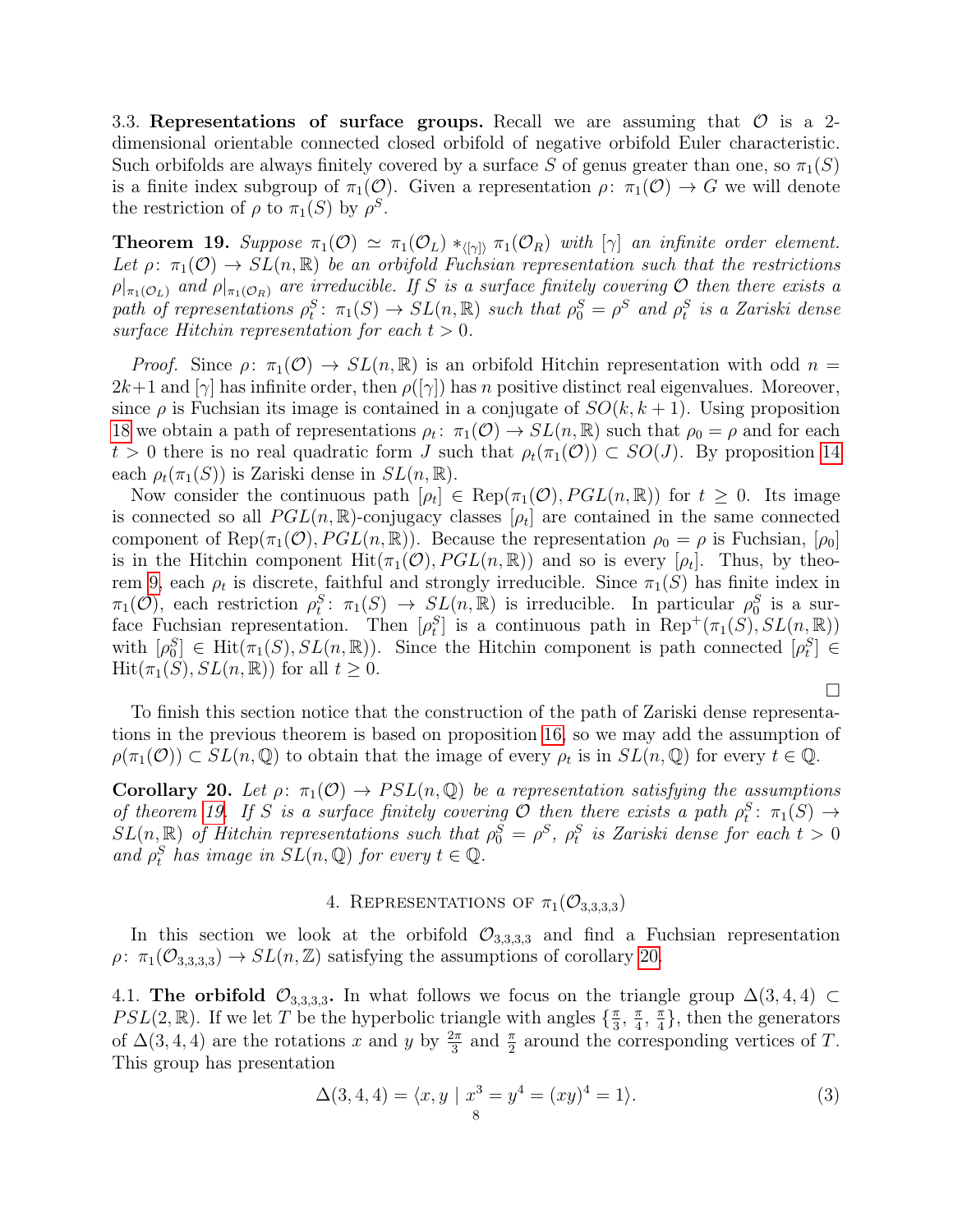The fundamental domain for the action of  $\Delta(3,4,4)$  on  $\mathbb{H}^2$  is a quadrilateral with angles  $\left\{\frac{\pi}{2}\right\}$  $\frac{\pi}{2}$ ,  $\frac{\pi}{3}$  $\frac{\pi}{3}, \frac{\pi}{2}$  $\frac{\pi}{2}$ ,  $\frac{\pi}{3}$  $\frac{\pi}{3}$ . The quotient  $\mathbb{H}^2/\Delta(3,4,4)$  is homeomorphic to the orbifold  $S^2(3,4,4)$  whose underlying topological space is  $S^2$  and has three cone points of orders 3, 4 and 4. This defines, up to conjugation, an isomorphism  $\pi_1(S^2(3, 4, 4)) \to \Delta(3, 4, 4) \subset PSL(2, \mathbb{R})$ .



FIGURE 1. Orbifold  $S^2(3,4,4)$ 

Let  $\theta_1 = x$  and  $\theta_i = y\theta_{i-1}y^{-1}$  for  $i = 2, 3, 4$ , then  $\langle \theta_1, \ldots, \theta_4 \rangle$  the quotient of  $\mathbb{H}^2$  by the action of  $\langle \theta_1, \ldots, \theta_4 \rangle$  is homeomorphic to the orbifold  $\mathcal{O}_{3,3,3,3}$  with underlying topological space  $S^2$  and 4 cone points of order 3. By construction, we obtain that  $\mathcal{O}_{3,3,3,3}$  is an index four orbifold covering of  $S^2(3,4,4)$ . If  $\gamma_1,\ldots,\gamma_4$  are loops around the cone points of  $\mathcal{O}_{3,3,3,3,3}$ then the orbifold fundamental group has the presentation

$$
\pi_1(\mathcal{O}_{3,3,3,3}) = \langle \gamma_1,\ldots,\gamma_4 \mid \gamma_1^3 = \ldots = \gamma_4^3 = \gamma_1 \gamma_2 \gamma_3 \gamma_4 = 1 \rangle.
$$

Identifying each  $\gamma_i$  with the rotation  $\theta_i$  gives an isomorphism  $\pi_1(\mathcal{O}_{3,3,3,3}) \cong \langle \theta_1, \ldots, \theta_4 \rangle$  which defines (up to conjugation) a discrete and faithful representation

<span id="page-8-0"></span>
$$
\sigma: \ \pi_1(\mathcal{O}_{3,3,3,3}) \to \Delta(3,4,4) < PSL(2,\mathbb{R}).\tag{4}
$$

<span id="page-8-2"></span>**Lemma 21.** The representation  $\sigma: \pi_1(\mathcal{O}_{3,3,3,3}) \to PSL(2,\mathbb{R})$  defined in [\(4\)](#page-8-0) is Zariski dense.

*Proof.* We will check that the group  $\sigma(\pi_1(\mathcal{O}_{3,3,3})) = \langle \theta_1, \ldots, \theta_4 \rangle < \Delta(3, 4, 4)$  is Zariski dense. Hyperbolic triangles with the same angles are isometric, so we can fix the hyperbolic triangle with angles  $\{\frac{\pi}{3}\}$  $\frac{\pi}{3}$ ,  $\frac{\pi}{4}$  $\frac{\pi}{4}$ ,  $\frac{\pi}{4}$  $\frac{\pi}{4}$  by placing it symmetrically along the y-axis in the upper-half plane. By having the generators x, y of  $\Delta(3,4,4)$  defined in [\(3\)](#page-7-3) in rational canonical form we obtain that:

<span id="page-8-1"></span>
$$
x = \begin{bmatrix} 0 & -1 \\ 1 & 1 \end{bmatrix} \quad \text{and} \quad y = \begin{bmatrix} 0 & -1 - \sqrt{2} \\ -1 + \sqrt{2} & \sqrt{2} \end{bmatrix} . \tag{5}
$$

This choice of generators fixes a representative in the conjugacy class of the representation σ. Notice that  $\theta_2 \theta_1 = yxy^{-1}x$  is an infinite order element in  $\Delta(3, 4, 4)$  and is therefore hyperbolic. By using the matrices in [\(5\)](#page-8-1) we can explicitly find  $P, D \in PGL(n, \mathbb{R})$  with D diagonal so that  $P^{-1}(\theta_2 \theta_1)P = D$ . It suffices then to see that the conjugated representation  $P^{-1}\sigma P$  is Zariski dense. Let H be the Zariski closure of  $P^{-1}\sigma(\pi_1(\mathcal{O}_{3,3,3,3}))P$  in  $PSL(2,\mathbb{R})$ and  $\mathfrak h$  its Lie algebra. First notice that the Zariski closure of  $\langle D \rangle$  is the algebraic torus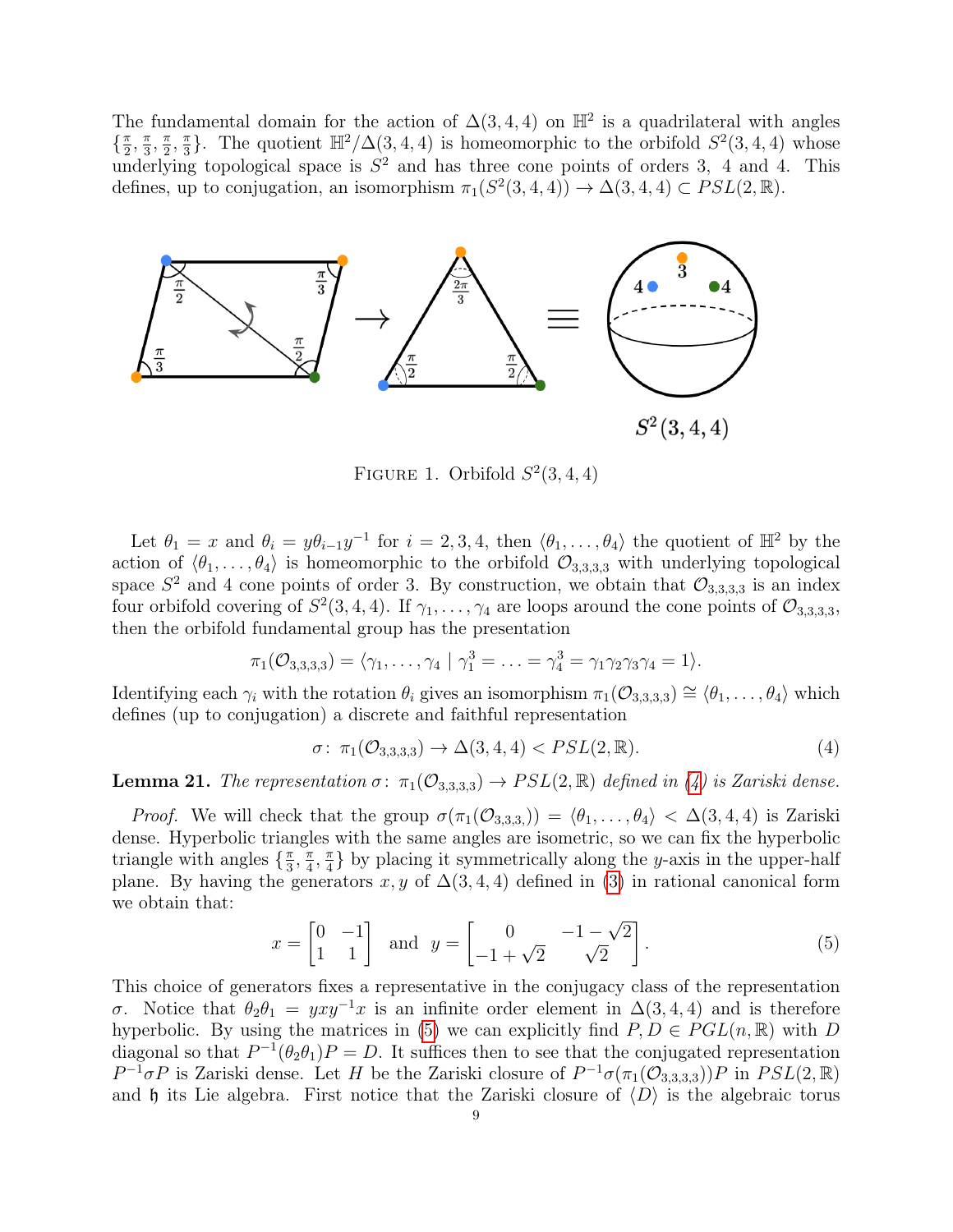whose Lie algebra is the span of  $X_1 =$  $(1 \ 0)$  $0 -1$  $\setminus$ . Taking  $X_2 = \text{Ad}_{P^{-1}\theta_1\theta_2P}(X_1)$  and  $X_3 =$  $\text{Ad}_{P^{-1}\theta_1^2\theta_2P}(X_1)$  we obtain three linearly independent vectors in  $\mathfrak{h}$ . Then  $\dim(\mathfrak{h})=3=$  $\dim(\mathfrak{sl}(2,\mathbb{R}))$  so the two algebras must coincide and so  $H = PSL(2,\mathbb{R})$ .

4.2. **Rational representations of**  $\pi_1(\mathcal{O}_{3,3,3,3})$ . We will now focus on the case  $n = 2k+1$  and the representation  $\omega_n \circ \sigma: \pi_1(\mathcal{O}_{3,3,3,3}) \to SL(n,\mathbb{R})$ , where  $\sigma$  is the representation defined in [\(4\)](#page-8-0) and  $\omega_n$ :  $PSL(2,\mathbb{R}) \to PSL(n,\mathbb{R}) = SL(n,\mathbb{R})$  the irreducible representation introduced in [2.1.](#page-3-4) Since  $\omega_n \circ \sigma$  is an orbifold Fuchsian representation, it is irreducible. The following result implies that we can conjugate  $\omega_n \circ \sigma$  to obtain an integral representation

<span id="page-9-2"></span>
$$
\rho \colon \pi_1(\mathcal{O}_{3,3,3,3}) \to SL(n,\mathbb{Z}) < SL(n,\mathbb{R}).\tag{6}
$$

 $\Box$ 

 $\Box$ 

**Proposition 22** ([\[12\]](#page-10-9) thm. 2.1 ). Let  $\omega_n$ :  $PSL(2,\mathbb{R}) \to PSL(n,\mathbb{R})$  be the unique irreducible representation between these groups. Then for every odd n the restriction  $\phi_n = \omega_n |_{\Delta(3,4,4)}$  is conjugate to a representation  $\rho_n: \Delta(3,4,4) \rightarrow PSL(n,\mathbb{Z}).$ 

Now let  $\gamma \subset \mathcal{O}_{3,3,3,3}$  be a simple closed loop dividing  $\mathcal{O}_{3,3,3,3}$  into two orbifolds  $\mathcal{O}_L$  and  $\mathcal{O}_R$ which share  $\gamma$  as their common boundary and have two cone points of order 3 each. Then  $[\gamma] \in \pi_1(\mathcal{O}_{3,3,3,3})$  is an infinite order element and  $\pi_1(\mathcal{O}_{3,3,3,3}) \simeq \pi_1(\mathcal{O}_L) *_{\langle [\gamma] \rangle} \pi_1(\mathcal{O}_R)$ .

**Proposition 23.** Let  $\rho: \pi_1(\mathcal{O}_{3,3,3,3}) \simeq \pi_1(\mathcal{O}_L) *_{\langle [\gamma] \rangle} \pi_1(\mathcal{O}_R) \to PSL(n,\mathbb{Z})$  be the representa-tion defined in [\(6\)](#page-9-2). Then the restrictions of  $\rho$  to  $\pi_1(\mathcal{O}_L)$  and  $\pi_1(\mathcal{O}_R)$  are irreducible.

*Proof.* To see that  $\rho|_{\pi_1(\mathcal{O}_L)}$  is irreducible it suffices to see that the restriction of  $\omega_n \circ \sigma$  to  $\pi_1(\mathcal{O}_L)$  is irreducible. By the proof of lemma [21](#page-8-2) we have that  $\sigma(\pi_1(\mathcal{O}_L))$  is Zariski dense in  $PSL(2,\mathbb{R})$ . To see that the representation  $\omega_n: \sigma(\pi_1(\mathcal{O}_L)) \to PSL(n,\mathbb{R})$  is irreducible, it is enough to check that the Zariski closure of its image is irreducible. This holds since  $\omega_n$ :  $PSL(2,\mathbb{R}) \to PSL(n,\mathbb{R})$  is an irreducible representation and a morphism of algebraic groups, so  $\omega_n(PSL(2,\mathbb{R})) = \omega_n(\sigma(\pi_1(\mathcal{O}_L))) \subseteq \omega_n \circ \sigma(\pi_1(\mathcal{O}_L)).$ 

To see  $\rho|_{\pi_1(\mathcal{O}_R)}$  is irreducible it is enough to notice that the proof of [21](#page-8-2) also holds for  $\pi_1(\mathcal{O}_R)$  by using the generators  $\theta_3$  and  $\theta_3$  instead of  $\theta_1$  and  $\theta_2$ .

Knowing that  $\rho$  is an integral orbifold Fuchsian representation, the previous proposition shows  $\rho$  satisfies the assumptions of theorem [19.](#page-7-1) Thus we obtain the following application of corollary [20.](#page-7-2)

**Theorem 24.** For every surface S finitely covering the orbifold  $O_{3,3,3,3}$  and every odd  $n > 1$ there exists a path of Hitchin representations  $\rho_t: \pi_1(S) \to SL(n, \mathbb{R})$ , so that

- (1)  $\rho_0(\pi_1(S)) \subset SL(n, \mathbb{Z})$ ,
- (2)  $\rho_t$  is Zariski dense for every  $t > 0$  and
- (3)  $\rho_t(\pi_1(S)) \subset SL(n, \mathbb{Q})$  for every  $t \in \mathbb{Q}$ .

#### **REFERENCES**

- <span id="page-9-0"></span>[1] J. Bourgain, A. Gamburd, and P. Sarnak, "Affine linear sieve, expanders, and sum-product," Inventiones mathematicae, vol. 179, no. 3, pp. 559–644, 2010.
- <span id="page-9-1"></span>[2] P. Sarnak, "Notes on thin matrix groups," Thin groups and superstrong approximation, vol. 61, pp. 343– 362, 2014.